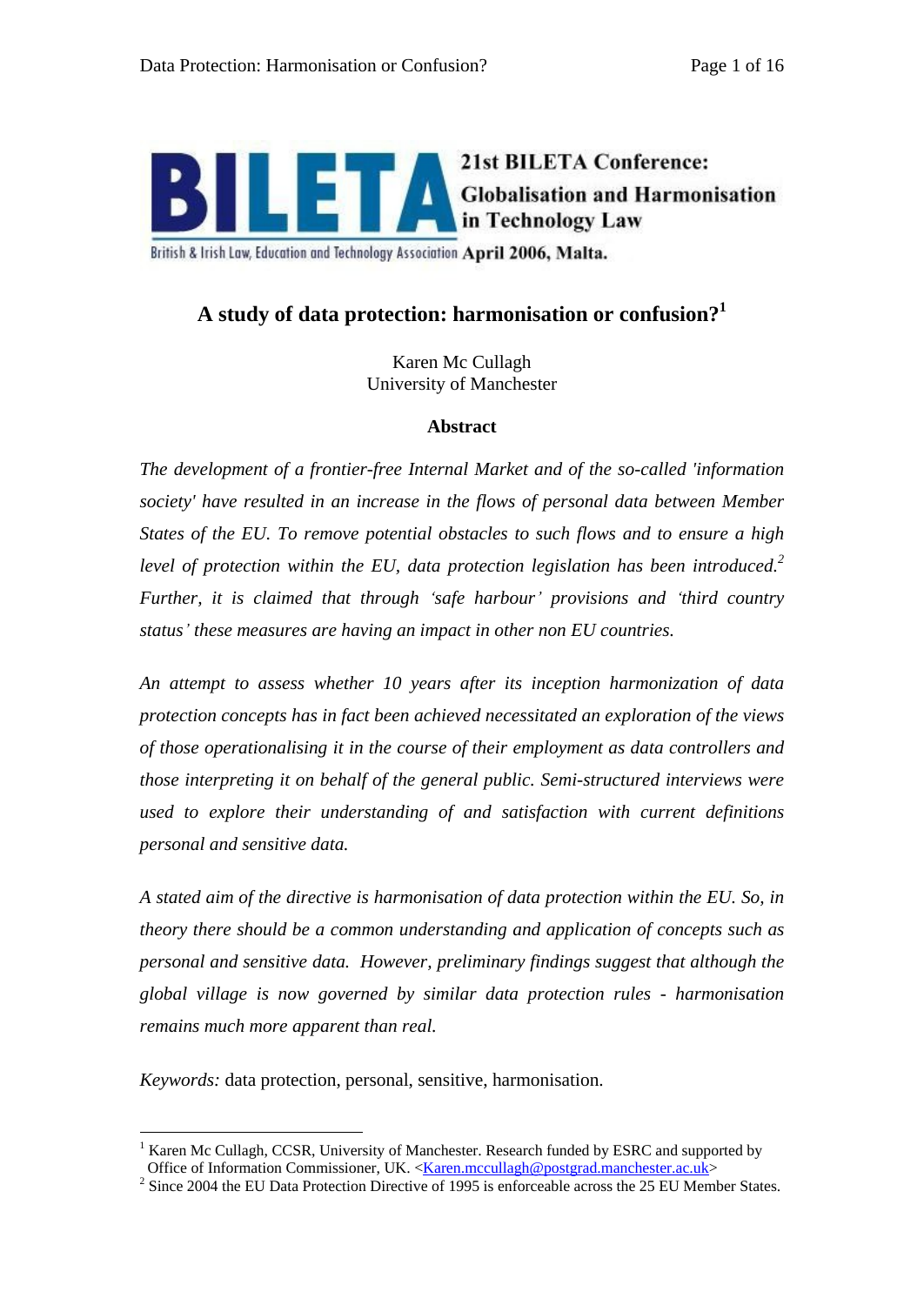### **1. Legislative background**

The European Commission aimed to harmonize data protection through the Directive on the Protection of Individuals with Regard to Processing of Personal Data and on the Free Movement of Such Data (95/46/EC) (*the directive*).<sup>3</sup> The directive applies to personal data processed wholly or partly by automatic means, and to manual data held in filing systems structured by reference to individuals.<sup>4</sup> It does not apply to areas It does not apply to areas within Titles V and VI of the Treaty of the European Union, namely public safety, defence, state security (including the economic well-being of the state when it relates to security matters), and the activities of a state in relation to criminal law. It also specifically excludes domestic or household activities. Certain 'sensitive' categories of information which reveal information about a person's racial or ethnic origin, political opinions, religious or philosophical beliefs, trade union membership, health or sex life and data concerning offences and criminal conditions may only be processed under certain strict conditions (Article 8).

The general purpose of the directive is to establish a set of rules capable of broad application and impact. Hence, in theory harmonisation should have occurred and the personal data of all citizens should have equivalent protection across the Union. However, whilst a directive prescribes an end result, the form and methods of the application is a matter for each Member State to decide for itself. Also, it is posited that the directive has additional political and legal influence in countries outside the EU because it prohibits the transfer of personal data to these countries unless they provide 'adequate' levels of protection (Arts 25-26). The directive also sets out the conditions under which personal data that is being processed may be transferred to countries which are not EU member states, but which are in the European Economic Area,<sup>5</sup> generally prohibiting the transfer unless the third country has adequate data protection measures in place. $6\degree$ 

<sup>&</sup>lt;sup>3</sup> [http://europa.eu.int/comm/justice\\_home/fsj/privacy/docs/95-46-ce/dir1995-46\\_part1\\_en.pdf](http://europa.eu.int/comm/justice_home/fsj/privacy/docs/95-46-ce/dir1995-46_part1_en.pdf)

[http://europa.eu.int/comm/justice\\_home/fsj/privacy/docs/95-46-ce/dir1995-46\\_part2\\_en.pdf](http://europa.eu.int/comm/justice_home/fsj/privacy/docs/95-46-ce/dir1995-46_part2_en.pdf)<br><sup>4</sup> The UK successfully petitioned for derogation in respect of manual filing systems. They must be made to comply with the directive by  $24^{th}$  October 2007.<br>
<sup>5</sup> 3 non- EU members of the EEA (Iceland, Liechtenstein and Norway) ratified the directive. However,

the Isle of Man and Channel Islands are outside the EU.<br><sup>6</sup> E.g. USA 'Safe harbour' Principles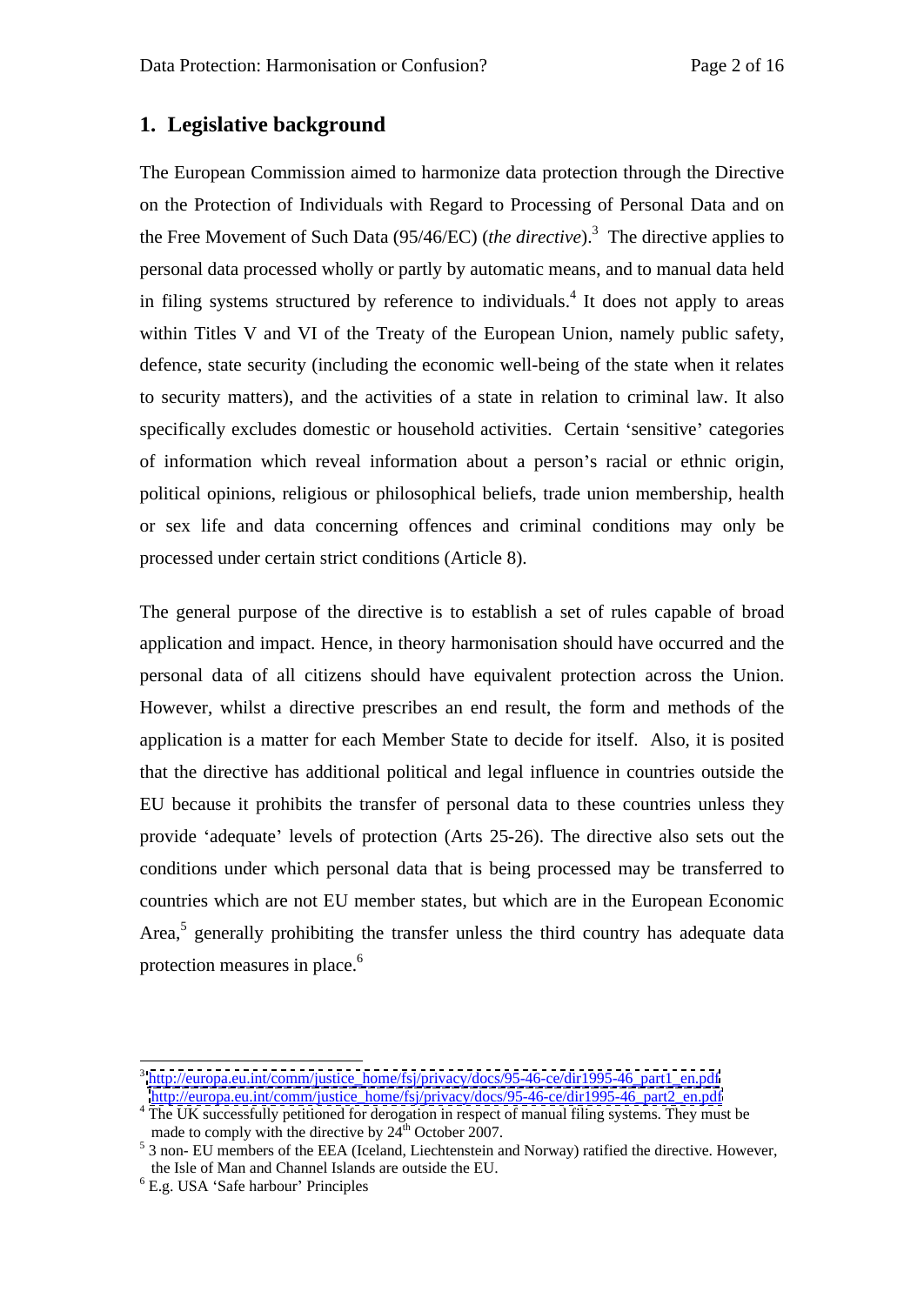Consequently, this paper seeks to draw on previous studies and interviews with data protection and privacy experts to explore whether, 10 years after its inception, harmonization has in fact been achieved or whether it remains an idealistic myth.

### **2. Impact on Non EU Countries**

The directive and subsequent legislation on data protection<sup>7</sup> were incorporated into were incorporated into the Agreement on the European Economic Area of 1992,<sup>8</sup> so that states which are not members of the EU but which are party to the Agreement, e.g. Norway, Iceland and Liechtenstein, are legally bound to ensure that their national laws conform with the provisions of the directive. Additionally, the Council and the European Parliament have given the Commission the power to determine, on the basis of Article 25(6) of directive, whether a third country ensures an adequate level of protection by reason of its domestic law or of the international commitments it has entered into.<sup>9</sup> The effect of such a decision is that personal data can flow from the 25 EU member states and three EEA member countries to that third country without any further safeguard being necessary. The Commission has so far recognized Switzerland, Canada, Argentina, Guernsey, Isle of Man, the US Department of Commerce's Safe harbour Privacy Principles, and the transfer of Air Passenger Name Record to the United States' Bureau of Customs and Border Protection as providing adequate protection.

#### **2.1 Harmonisation or confusion**

*Prima facie* the directive has had a harmonising impact in that it has led to the adoption of legislative measures in other countries, e.g. the USA has adopted a 'safe harbor' scheme whereby US bodies are able to qualify as offering adequate protection for personal data flowing from the EU/EEA by voluntarily adhering to a set of basic

<sup>&</sup>lt;sup>7</sup> Regulation (EC) 45/2001 of the European Parliament and of the Council of 18.12.2000 on the protection of individuals with regard to the processing of personal data by the institutions and bodies of the Community and on the free movement of such data (OJ L 8. 12.01.2001)<br><sup>8</sup> Art 286 (1) of 1957 Treaty establishing the European Community. The requirements of Art 286 are

given effect by Regulation (EC) 45/2001 of the European Parliament and of the Council of 18.12.2000 on the protection of individuals with regard to the processing of personal data by the institutions and bodies of the Community and on the free movement of such data.<br><sup>9</sup> The adoption of a (comitology) Commission decision based on Article 25.6 of the Directive involves:

<sup>(1)</sup> A proposal from the Commission, (2) an opinion of the group of the national data protection commissioners (Article 29 working party), (3) An opinion of the Article 31 Management committee delivered by a qualified majority of Member States, (4) A thirty-day right of scrutiny for the European Parliament, to check if the Commission has used its executing powers correctly. The EP may, if it considers it appropriate, issue a recommendation, (5) The adoption of the decision by the College of Commissioners.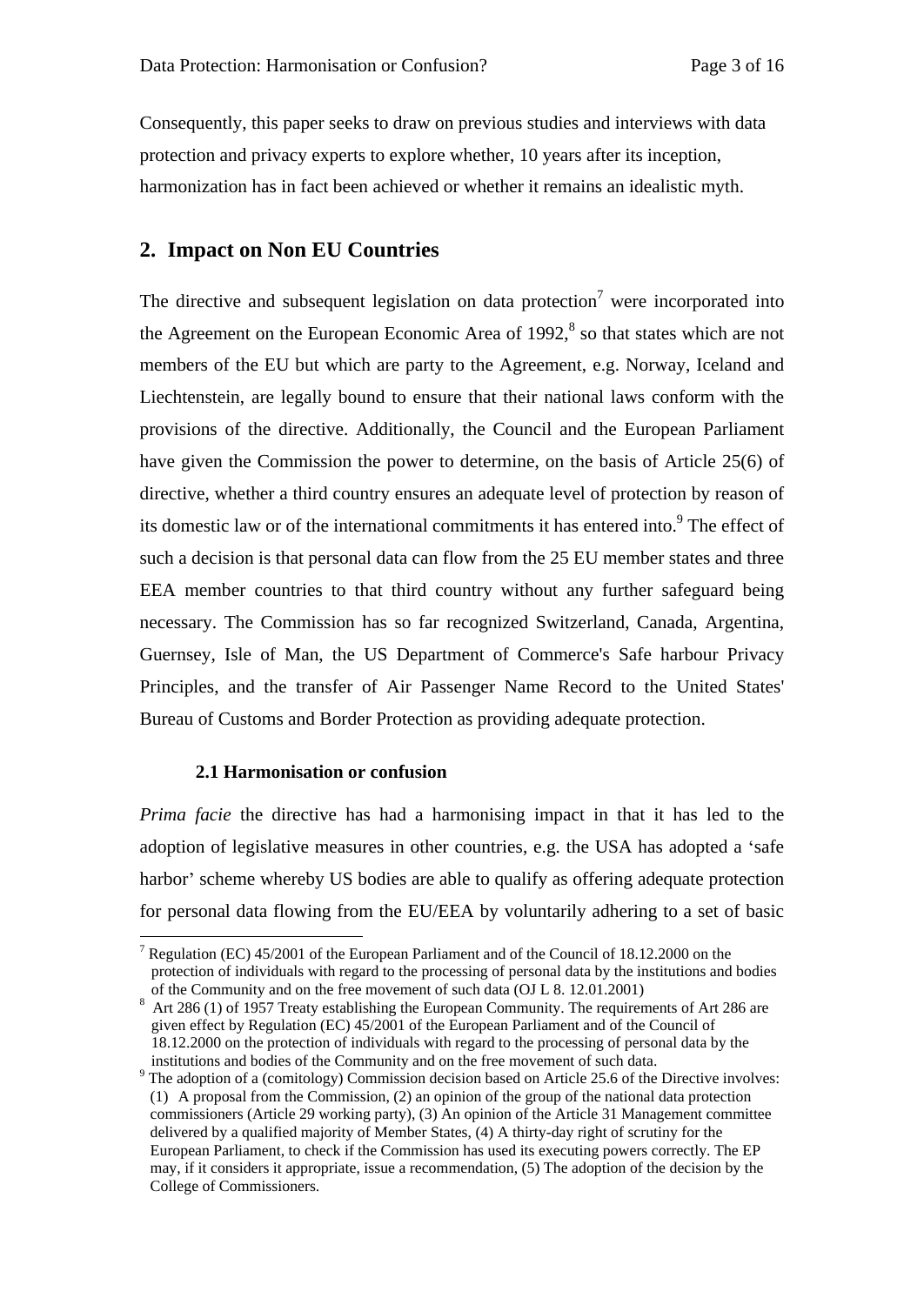data protection principles.<sup>10</sup> However, scholars have expressed doubts about its suitability for regulating data flows to third countries, as well as its likelihood of success.<sup>11</sup> Moreover, in 2001 the EU Working Party concluded that Australia's legislation was inadequate because exemptions from the privacy regime for small businesses were considered too broad, whilst exemptions for employee information were regarded as potentially sensitive.<sup>12</sup> The Attorney General rejected the Working Party's findings on the basis that they "display an ignorance about Australia's law and practice".<sup>13</sup> Thus the directive has been controversial in its interpretation and implementation.

Furthermore, the impact of the adequacy rule is significantly mitigated by a set of derogations in Art 26. These derogations permit transfer of personal data to a third country lacking adequate protection if the proposed transfer: occurs with the consent of the data subject, or is necessary for performing a contract between the data subject and the controller, or a contract concluded in the data subject's interest between the controller and a third party, or is required on important public interest grounds, or is necessary for defending legal claims, or is necessary for protecting the data subject's final interests, or is made from a register of publicly available information. (Art 26(1)). A further derogation is permitted if the proposed transfer is accompanied by 'adequate safeguards' instigated by the controller for protecting the privacy and other fundamental rights of the data subject (Art  $26(2)$ ). The provision also states that 'such safeguards may... result from appropriate contractual clauses.' The EC Commission has the power to make binding determinations of what constitutes 'adequate safeguards' Art  $26(4)$ . It has exercised this power by stipulating standard contractual clauses that may be used to govern the transfer to third countries that do not offer an

<sup>&</sup>lt;sup>10</sup> As of 09.03.2006 894 organisations had signed up to the scheme <br>  $\langle$ http://web.ita.doc.gov/safeharbor/shlist.nsf>

 $^{11}$  Reidenberg, J. R. (2001) "E-Commerce and Trans-Atlantic Privacy" 38 Houston Law Review 717, 740 ff. He criticised the legality and utility of the scheme. Also, EC Commission Staff Working Paper on the application of the scheme found evidence that organisations were failing to abide by the scheme rules [<http://europa.eu.int/comm/internal\\_market/en/dataprot/news/02-196\\_en.pdf>](http://europa.eu.int/comm/internal_market/en/dataprot/news/02-196_en.pdf>) (Brussels, 12.02.2002, SEC (2002) 196). <sup>12</sup> It also criticised the privacy regime because: NPP 2.1(g) allows use or disclosure where required by

law. NPP 1 allows collection through a third party. NPPs 1 and 2 allow collection for secondary purposes in some circumstances. NPP 10 regulates collection but not use or disclosure of sensitive information (except for health information). NPP 9 allows the transfer of information from Australia to countries without adequate privacy laws. The definition of *generally available publication* is

inappropriate.[<http://www.aar.com.au/privacy/over/data.htm>](http://www.aar.com.au/privacy/over/data.htm>)<br><sup>13</sup>[<http://www.ag.gov.au/www/attorneygeneralHome.nsf/Web+Pages/8C9464056CE8169CCA256B5A](http://www.ag.gov.au/www/attorneygeneralHome.nsf/Web+Pages/8C9464056CE8169CCA256B5A) <001318DF?OpenDocument> >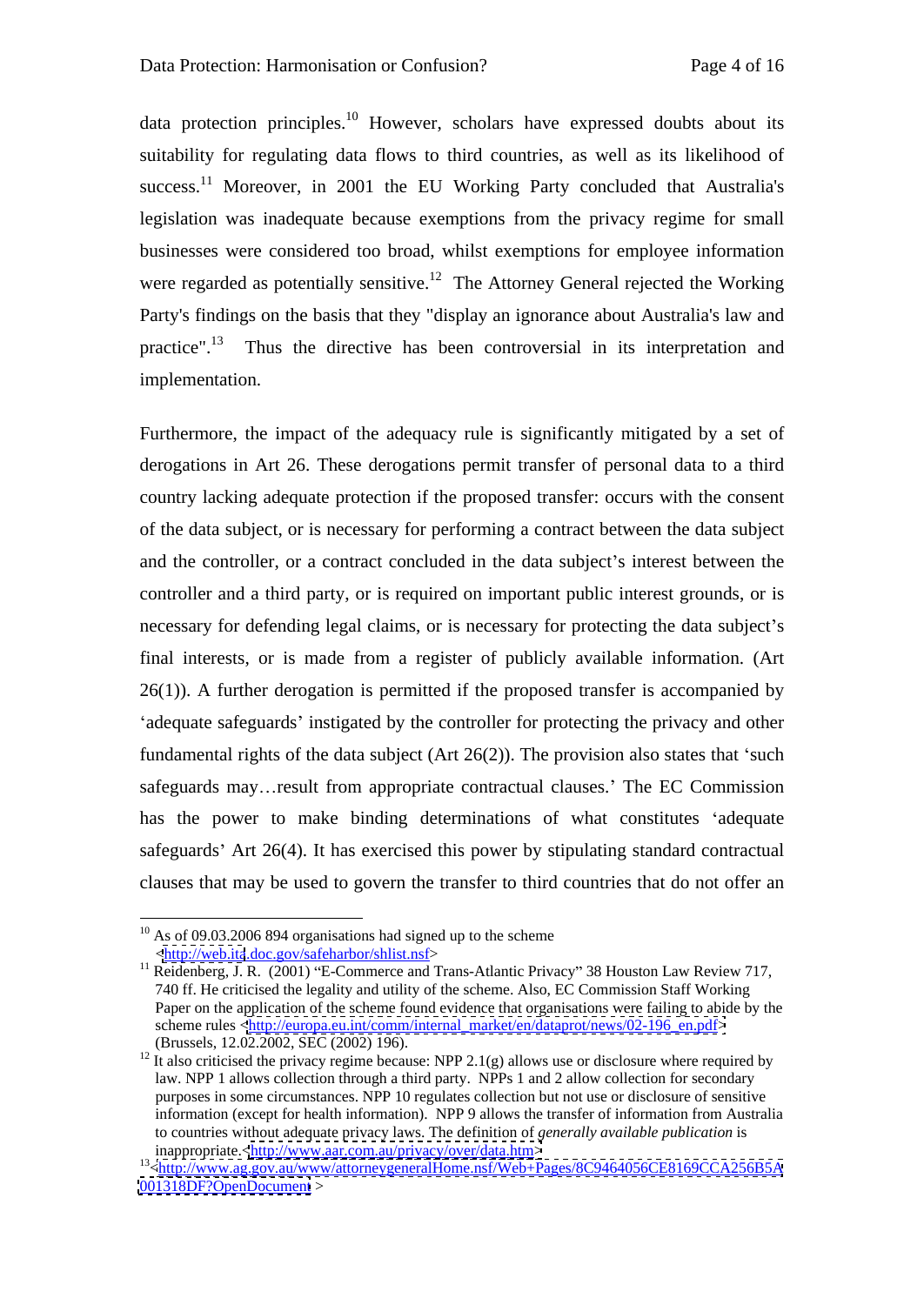adequate level of data protection.<sup>14</sup> As a result, some third countries have not yet implemented data protection; rather, they have relied on contractual arrangements to govern their transactions. One such example is India. Given the huge growth in outsourcing work by Indian firms this may appear surprising, but is explained by reference to societal and economic conditions

the focus seems to be on meeting the external business needs. In India many people freely give their personal data without awareness of how it will be used and without any awareness of a need for concern. They have more pressing needs...This is a challenge for the government as there is no public call for data protection laws, and so they have to decide whether to introduce laws that will apply solely to foreign data or extend to domestic data subjects which will be a further burden on this developing economy... The lack of data protection law is not preventing business, but it is embarrassing to admit that we still don't have legislation...it's just not a legislative priority as there is no great political pressure from the public on politicians to push the legislation through...industry is weakening its position in an attempt to gain something, anything..." The contract of the contract of the contract of the contract of the contract of the contract of the contract of the contract of the contract of the contract of the contract of the contract of the contract of t

Thus, although the directive seeks to ensure that the global village is governed by similar rules, to date, patchy implementation in non EU countries suggests that harmonisation is much more apparent than real. At this juncture it is appropriate to explore whether there is a harmonious understanding and implementation of key underlying concepts, namely personal and sensitive data.

## **3. Concept of Personal data**

Art 2 (a) of the Directive states personal data:

shall mean any information relating to an identified or identifiable natural person ('data subject'); an identifiable person is one who can be identified, directly or indirectly, in particular by reference to an identification number or to one or more factors specific to his physical, physiological, mental, economic, cultural or social identity.

<sup>&</sup>lt;sup>14</sup> Decision 2001/497/EC on standard contractual clauses for the transfer of personal data to third countries under Directive 95/46/EC (O.J. 181. 04.07.2001, 19); Decision 2002/16/EC on standard contractual clauses for the transfer of personal data to processors established in third countries, under Directive 95/46/EC (O. J. 10.01.2002, 52)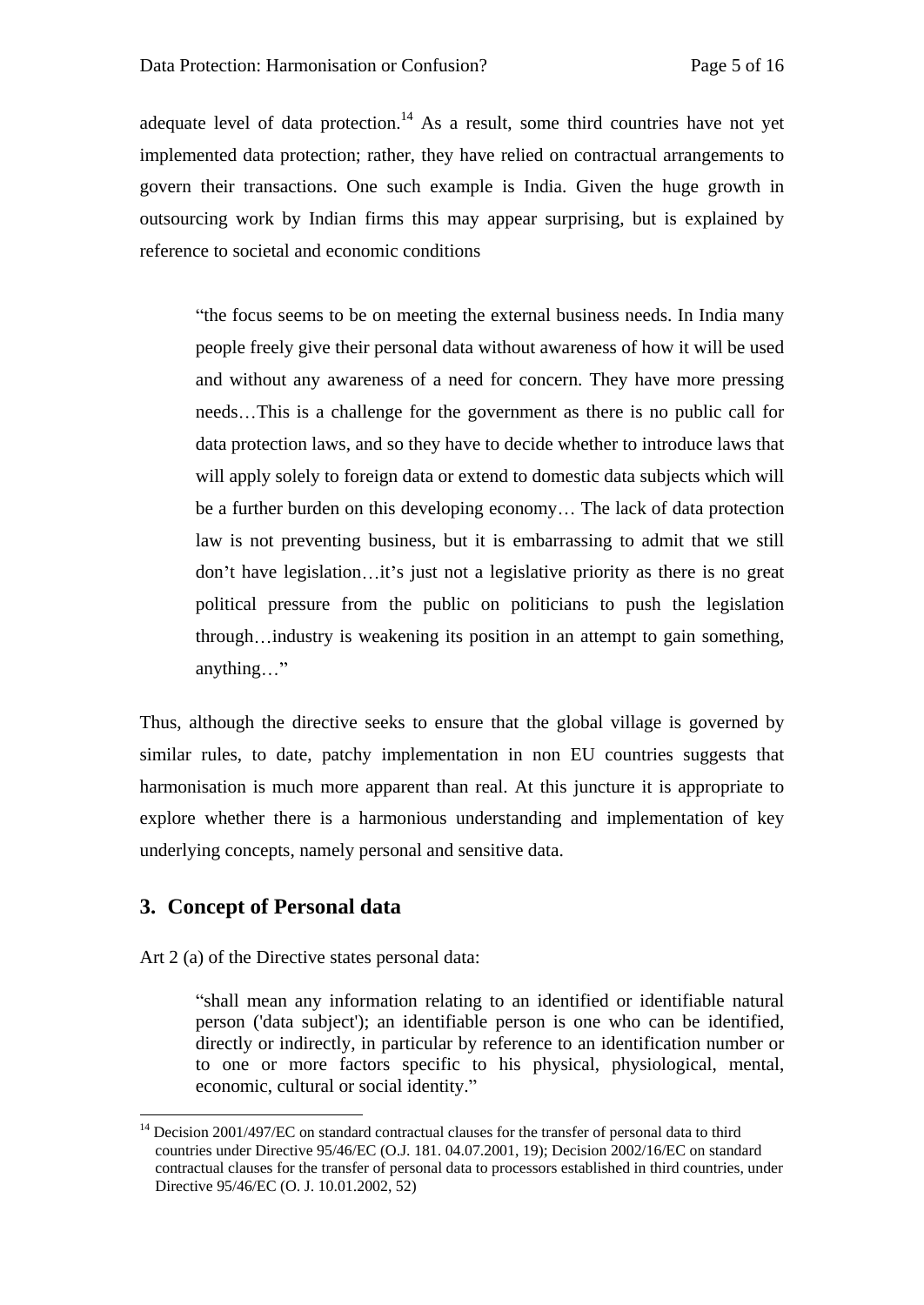#### **3.1 Differences in implementation**

#### 3.1.1 A distinction between data and information

No jurisdictions reported any difficulty in defining or interpreting the terms 'data' or 'information'.<sup>15</sup> The law in the UK makes a formal distinction between the terms. However, research by Kroff<sup>16</sup> indicates that in practice it has had little effect. Despite the apparent similarities between the formal definitions described, the Data Protection Authorities demonstrates a lack of consistency at the level of operationalisation of the concept 'personal data'. For the majority of data types, there seems to be a consensus that it *is capable* of being personal data but there is some dispute as to whether this occurs in all or only some circumstances, for example, 'national registration number' received the highest proportion of 'always' considered personal data classifications (78%) whereas shoe size and death details received the lowest proportion of 'always' classifications (33% in each case). The only consensus was a reluctance to state that a piece of data can *never* be personal data.17

### 3.1.2 Natural Person

In the UK and Ireland, data must relate to a 'living' person – once a person has died, their rights under the legislation cease. Also, the definition only applies to individuals, so a database containing names and addresses of limited companies would not be caught, whereas such a databank also containing names of company officers or employees would fall within the definition because a living individual could be identified by their name and workplace. Additionally, where a data controller possesses two databases then, provided an individual could be identified from the combined information of both databases, the relevant content of each amounts to personal data, even if an individual could to be identified from only one of the sources. The legislation also applies to encrypted databases.<sup>18</sup> It is interesting to note that the definition of personal data in the UK legislation is narrower than the EU

<sup>&</sup>lt;sup>15</sup> Booth, S., Jenkins, R., Moxon, D., Semmens, N., Spencer, C., Taylor, M. & Townend (2004) "What

are 'Personal Data' ? : A study conducted for the UK Information Commissioner"<br><sup>16</sup> Korrf, D. (2002) EC Study on the Implementation of Data Protection Directive, Comparative study<br>of national laws

<sup>&</sup>lt;sup>17</sup> Booth et al,<br><sup>18</sup> for further details, Carey, P. (2004) Data Protection: A practical Guide to UK and EU Law, Oxford University Press, 15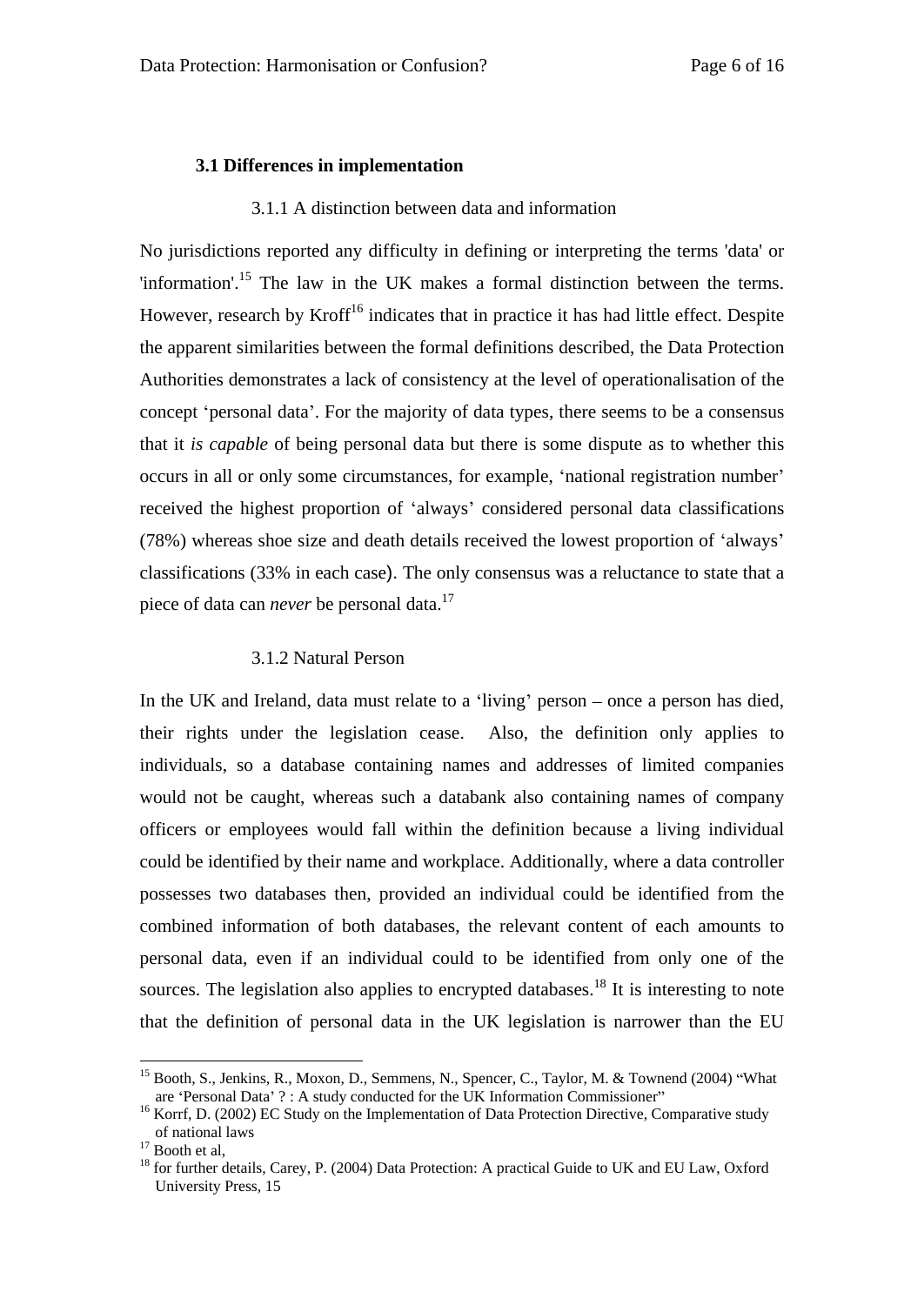Directive<sup>19</sup> as the UK law refers to 'identified' whereas the directive refers to identifiable and would potentially exclude the processing of a CCTV image where a specific individual could not be identified by name from the image. However, as a matter of law the UK Act must be interpreted to give effect to the Directive.

The law in Finland expressly states that it applies not just to information on an individual, but also to information on a family or household. Similarly Guernsey reported

It is important to explore the concept of family data. In Asian cultures it is normal for all family members to know information about each other to a greater extent that you find in British culture. Their family knows everything about them. Family has a higher status than the individual. An example is a Pakistani Muslim immigrant in the UK who falls pregnant at 15yrs of age. Her family believe they have the right to know all the details surrounding the pregnancy e.g. from medical sources as the rights of the individual are subjugated to wider family issues. Likewise in Chinese cultures the individual's rights are subjugated to family."<sup>20</sup>

An alternative approach is adopted in the laws of Austria, Italy and Luxembourg, which extend the concept of data subject to legal persons.

3.1.3 "Relating to... can be identified, directly or indirectly"

Korff opines that the definition of personal data contained in the Directive can be read as being 'relative'. Thus, the way that this phrase is interpreted influences what is or is not classed as personal data. Firstly, if interpreted very narrowly, it can be restricted to data that is capable of identifying an individual either by itself or in combination with other data. The advantage of this approach is that encoded data is

<sup>&</sup>lt;sup>19</sup> "Personal data shall mean any information relating to an identified or identifiable natural person...an identifiable person is one who can be identified, directly or indirectly, in particular by reference to an identification number to one or more factors specific to his physical, psychological, mental

economic, cultural or social identity."<br><sup>20</sup> Mc Cullagh, K (2005) Ongoing research. 25 Interviews have been conducted to date with a sample of those who have a professional interest in privacy and data protection, including commissioners, ombudsmen, lawyers, industry experts and academics, in a range of countries. The countries can be divided into three groups for the purposes of analysis: Group 1 - EU jurisdictions & the three EEA countries. Group  $2 -$  Non-EU countries that have 'adequate' data protection compatible with EU legislation for trade purposes (under Article 25(6) of the Directive). Group 3 - countries outside the EU with no requirement of compatibility. Semi-structured interviews were used to explore understanding and satisfaction with current definitions personal data and sensitive data.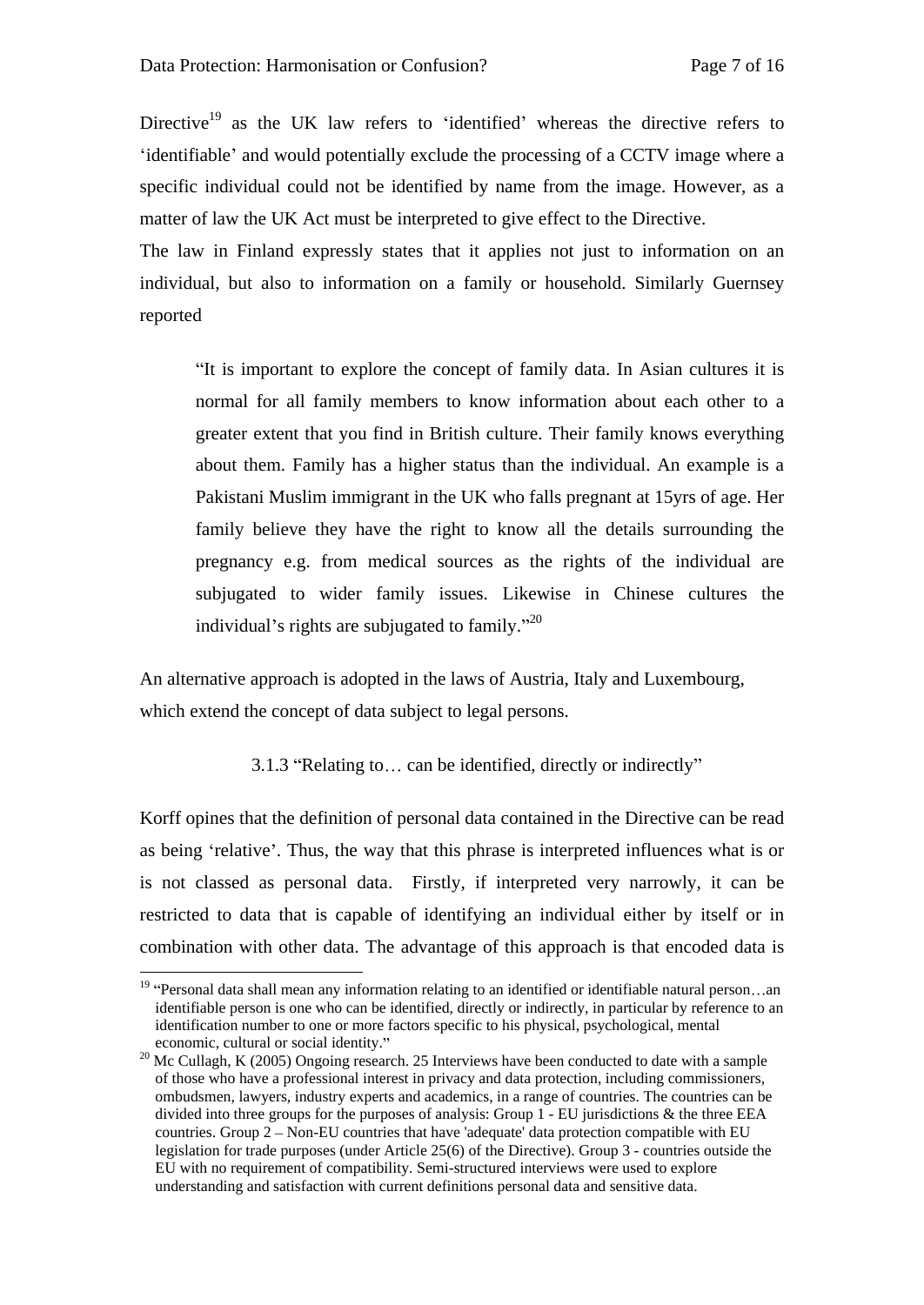included. Belgium has adopted detailed rules on the processing for research purposes of fully identifiable, encoded, pseudo-anonymised and fully anonymised data.<br>Accordingly, Rouille-Mirza and Wright argue that<br>" ...For data to be ever fully anonymous there can be no instance anywhere in

the country or even the world, where information that can be used to link anonymised data to the individual exists". 21

They suggest that 'Indirect' Identification,' where an individual could be identified from the data or the data and other data, can only be made workable by a concept of reasonableness, and Recital 26 provides a potential 'practical solution' to define the limits of indirect identification.<sup>22</sup> The laws in Denmark, Finland, France, Italy, Spain and Sweden are ambiguous in this respect, but the authorities tend to agree with the Belgian approach, and in principle, regard all data which still can be linked to an individual as 'personal,' even if the data are processed by someone who cannot make that link. However, they are willing to be flexible with regard to the processing of notimmediately-identifiable data, in that the question of whether the law applies, and if so, to what extent and how strictly is related to the probability of the data subject being identified, with the nature of the data also being taken into account. The more sensitive the data, the closer the data protection authority will examine the likelihood of the data becoming identifiable, and thus the need to apply the law.<sup>23</sup>

Alternatively, the term 'can' could refer to the capabilities of a person or organisation that might have access to the data: the data are then "personal" for a person or organisation which 'can' link the data to an identified individual, but not for someone who cannot establish such a link. The second approach has the advantage that it does not extend duties to persons and organisations that have neither intention of, nor capability of, linking it to specific individuals. The laws in Austria, Germany, Greece, the Netherlands and the UK make clear that, encoded or pseudonymised data are to be regarded as 'personal' with regard to a person who has access to both the data and the 'key,' but not as such with regard to a person without access to the 'key' (the Austrian law refers to such data as 'indirectly identifiable data,' while other laws

 $^{21}$  Rouille – Mirza, J. & Wright, J. (2003) PRIVIREAL Issue Paper s1. 1.2  $^{22}$   $i\hbar i\hbar j$ 

<sup>22</sup> *ibid* 23 Korrf, (2002) 15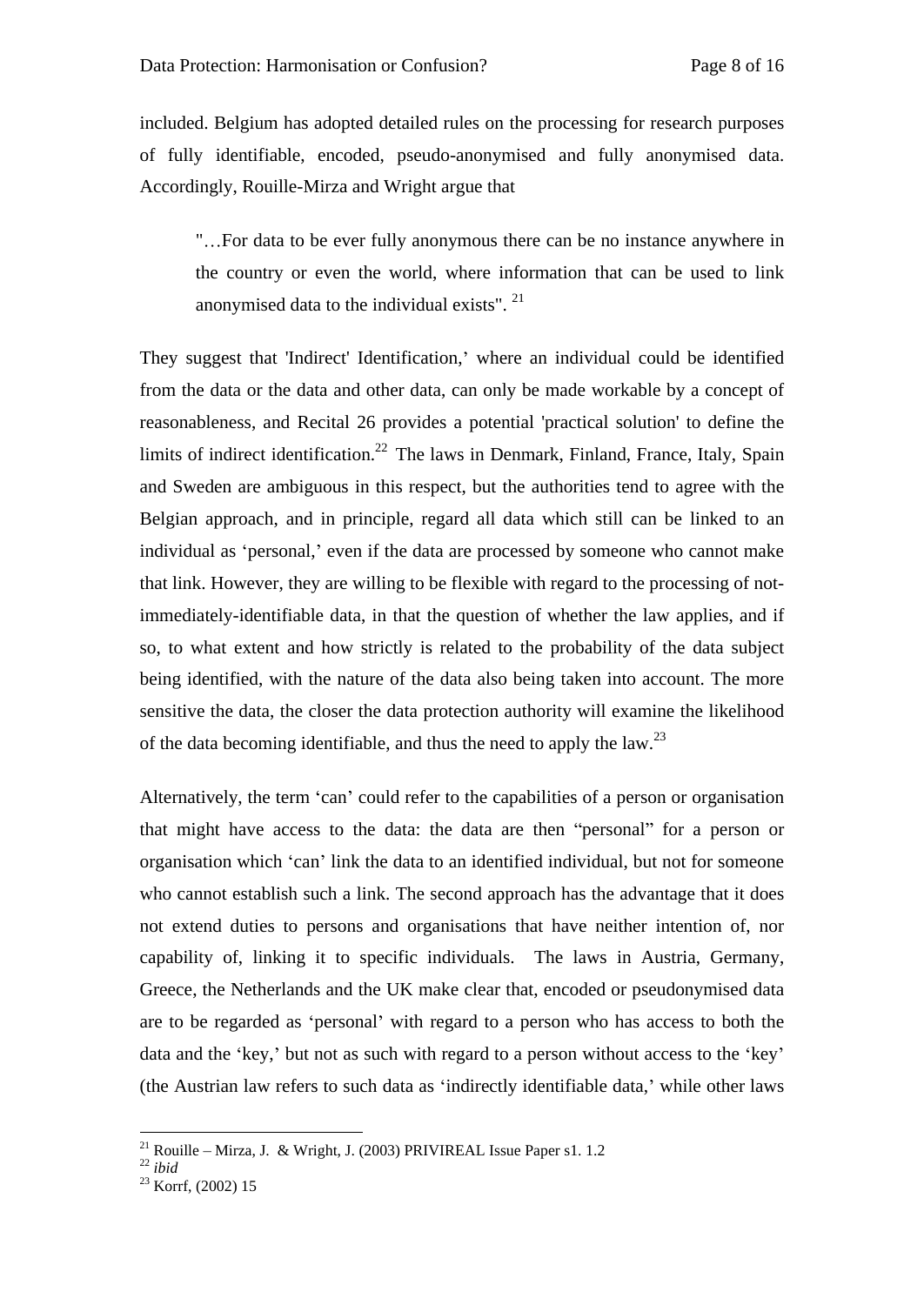add separate definitions of pseudonymised data, etc). The term "personal data" is also regarded as relative in Portugal. In Ireland, the data protection authority takes into account the likelihood of a particular person being able to identify a person from data in his or her possession.

The two approaches are more consistent if one takes into account that the act of anonymising of data itself constitutes processing. This means that a controller who intends to disclose encoded data must fulfil the requirements for lawful processing. Thus, in Portugal, prior consent is required for the encoding of sensitive data intended to be disclosed in encoded form for scientific research, even though the data once disclosed in that form are not regarded as 'personal.' In Durant v FSA  $[2003]^{24}$  the UK Court of Appeal considered identified two notions that may assist in determining whether information 'is information that affects [an individual's] privacy':

The first is whether the information is biographical in a significant sense, that is, going beyond the recording of [the individual's] involvement in a matter or an event which has no personal connotations..."

The second concerns focus.

The information should have the [individual] as itsfocus rather than some other person with whom he may have been involved or some transaction or event in which he may have figured or have had an interest ..."

The Court did not consider the issue of the identifiability of an individual in the definition of 'personal data' set out in section  $1(1)$  of the Data Protection Act, instead it concentrated on the meaning of 'relate to' in that definition. Thus, simply because an individual's name appears on a document, the information contained in that document will not necessarily be personal data about the named individual. Rather, it is more likely that an individual's name will be 'personal data' where the name appears together with other information about the named individual such as address, telephone number<sup>25</sup> or information regarding his hobbies.<sup>26</sup> Also, the term 'relating

<sup>&</sup>lt;sup>24</sup> EWCA Civ 1746, Court of Appeal (Civil Division) decision of Lord Justices Auld, Mummery and Buxton dated 8th December 2003 Buxton dated 8th December 2003

<sup>&</sup>lt;sup>25</sup> See European Court of Justice decision in Bodil Lindqvist v Kammaraklagaren (2003) C-101/01,

paragraph 27, as referred to in paragraph 28 of the Durant judgment <sup>26</sup> See Lindqvist case (see above), paragraph 27, and Durant at paragraph 28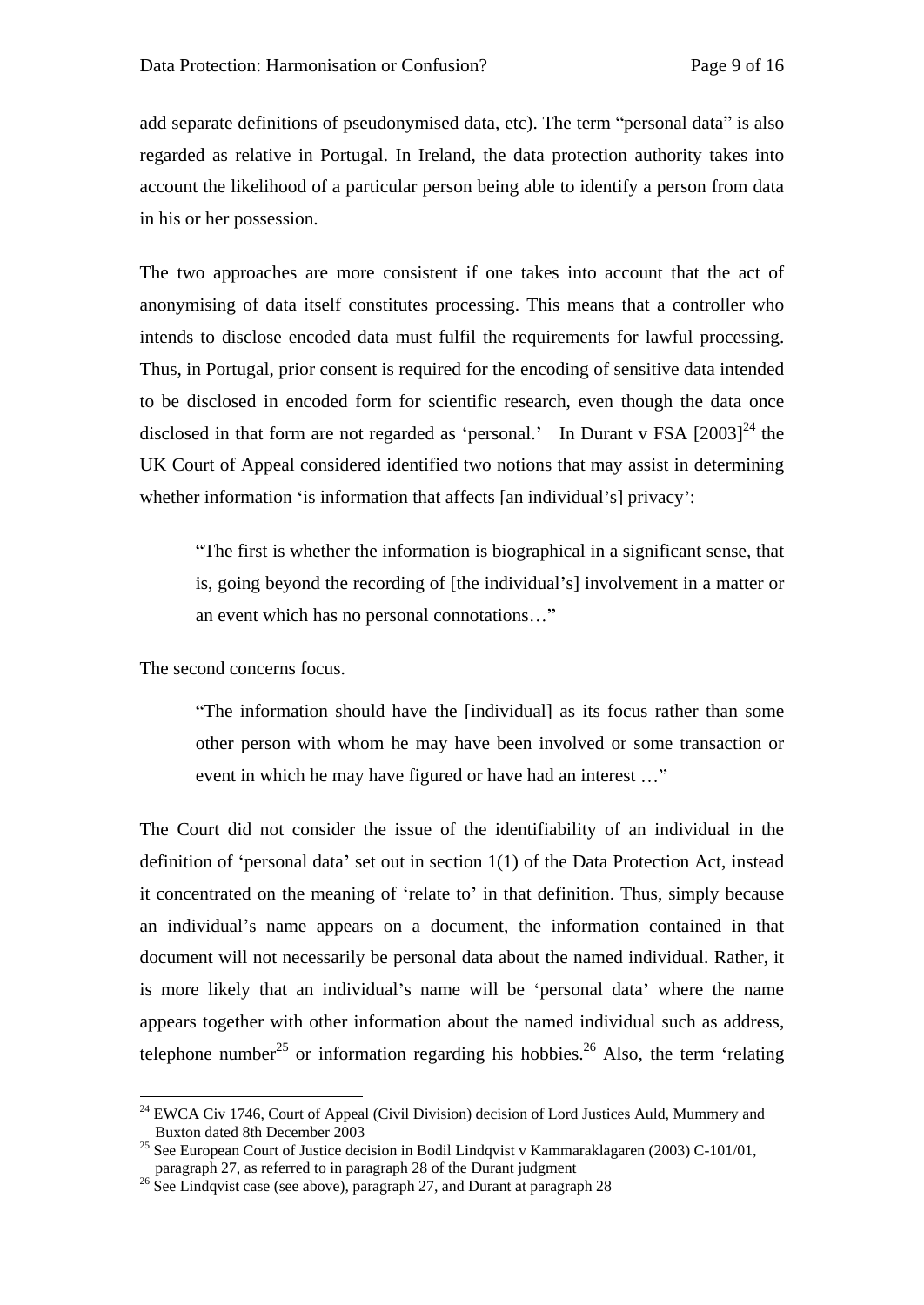to' has been associated with a meaning that extends beyond simple 'identification'. Auld LJ stated that<br>"not all information retrieved from a computer search against an individual's

name or unique identifier is personal data within the Act. Mere mention of the data subject in a document held by a data controller does not necessarily amount to his personal data. Whether it does so in any particular instance depends on where it falls in a continuum of relevance or proximity to the data subject." $^{27}$ 

Clearly, this is a reading of 'relating to' that requires something more than mere identification for data to be classed as personal. One respondent said they wouldn't consider workplace or product data as personal following the Durant case. The example given was

If you produce a report at work you are the author. This might be considered personal data under the EU Directive, but is unlikely to be considered personal data after  $Dur$ ant $^{28}$ 

The issue is related to the use of data that relate to an object which relates to a person, such as a car, or a house, or a personal computer. Sometimes, the relationship between an object and its owner or registered keeper is so close that the data on the object are invariably regarded as data on the person: data on car licence plates, and IP-addresses linked to a particular PC are thus everywhere treated as personal data. In other contexts, the issue is less clear. Thus, for instance, most people would agree that a photograph of a street with houses (and not showing people) does not contain personal data. However, a systematic collection of such photographs, with links to individual owners or occupiers would constitute such data. Thus, postcode or statistical data by their nature do not relate to particular individuals but to a group of individuals. Yet, if one applies such statistics to an individual, they do become

 $27$  EWCA Civ 1746, Court of Appeal (Civil Division) decision of Lord Justices Auld, Mummery and Buxton dated 8th December 2003

<sup>&</sup>lt;sup>28</sup> Mc Cullagh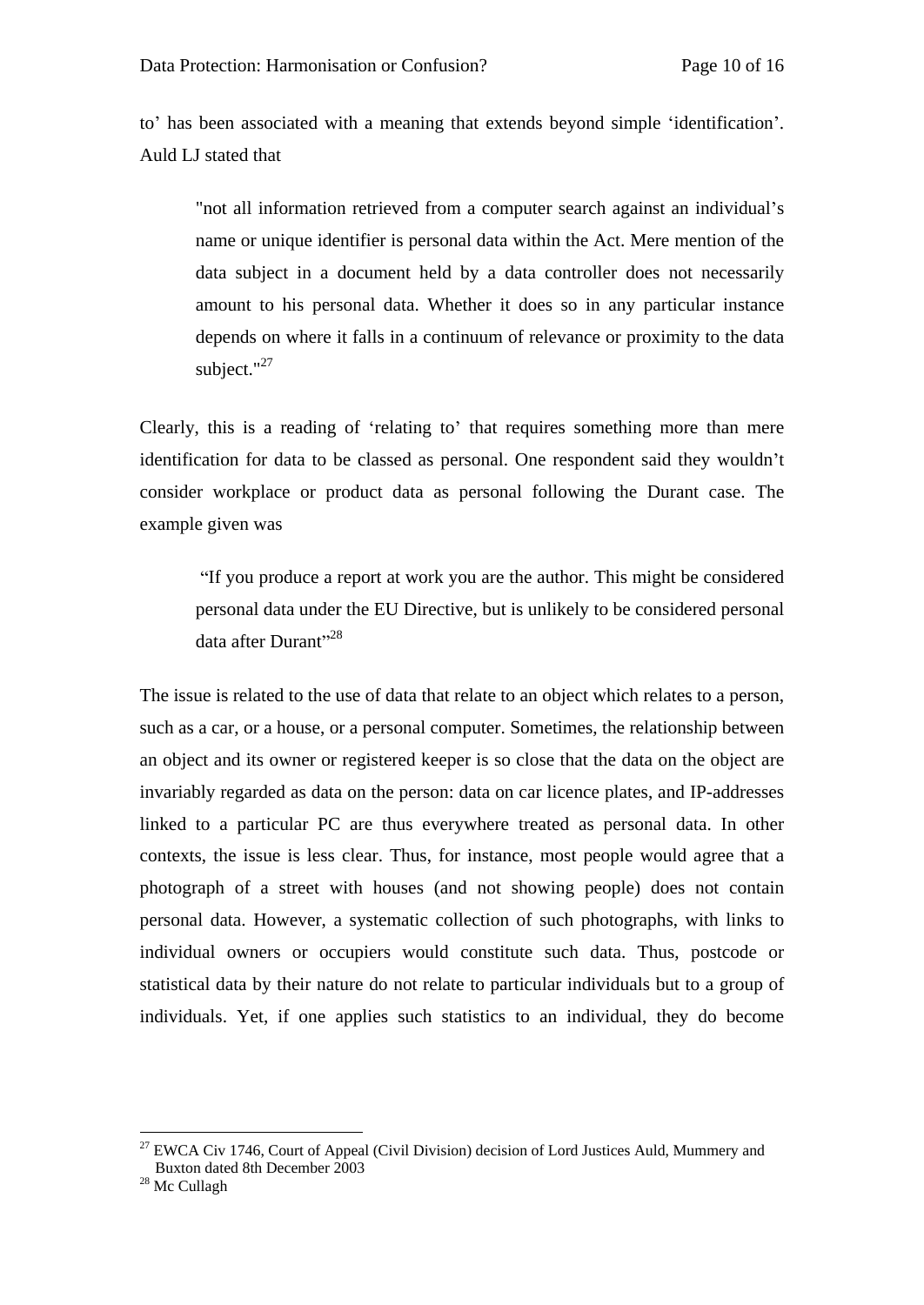personal data' e.g. if one takes such statistics into account in deciding on credit limits; or in excluding people from a list of applicants for a job.<sup>29</sup>

The findings from previous studies are confirmed by responses in interviews conducted with privacy and data protection experts.<sup>30</sup> All respondents were familiar with the concept of personal data as they had knowledge of the EU Directive 95/46/EC or it had been implemented into their national legislation, but indicated difficulties in drawing the lines between personal and not personal data. Some discussed the fact that technological developments are causing difficulties e.g. advances in genetics are leading to greater pressure to collect health data and, whilst this is often stored and processed in the form of 'coded' data, there is a lack of clarity whether such data should be considered personal data. Another example cited was transaction data/behavioural data on the internet, e.g. click-stream data of linked sites can lead to a profile being created which may or may not be considered personal data.

### **4. Concept of Sensitive data**

EU Directive 95/46/EC defines sensitive data in Article 8 (1) as:

personal data revealing racial or ethnic origin, political opinions, religious or philosophical beliefs, trade-union membership, and the processing of data concerning health or sex life.

Very stringent rules apply to processing sensitive data. The principle holds that the processing of certain types of data which are regarded as especially sensitive for data subjects, should be subject to more stringent controls than other personal data. In principle, such data cannot be processed. Derogation is tolerated under very specific  $circumstances.<sup>31</sup>$ 

 <sup>29</sup> Korrf, D. (2002) 17

 $30$  Mc Cullagh (5005) Ongoing research  $31$  These circumstances include the data subject's explicit consent to process sensitive data, the processing of data mandated by employment law, where it may be impossible for the data subject to consent (e.g. blood test to the victim of a road accident), processing of data has been publicly announced by the data subject or processing of data about members by trade unions, political parties or churches. Member states may provide for additional exceptions for reasons of substantial public interest.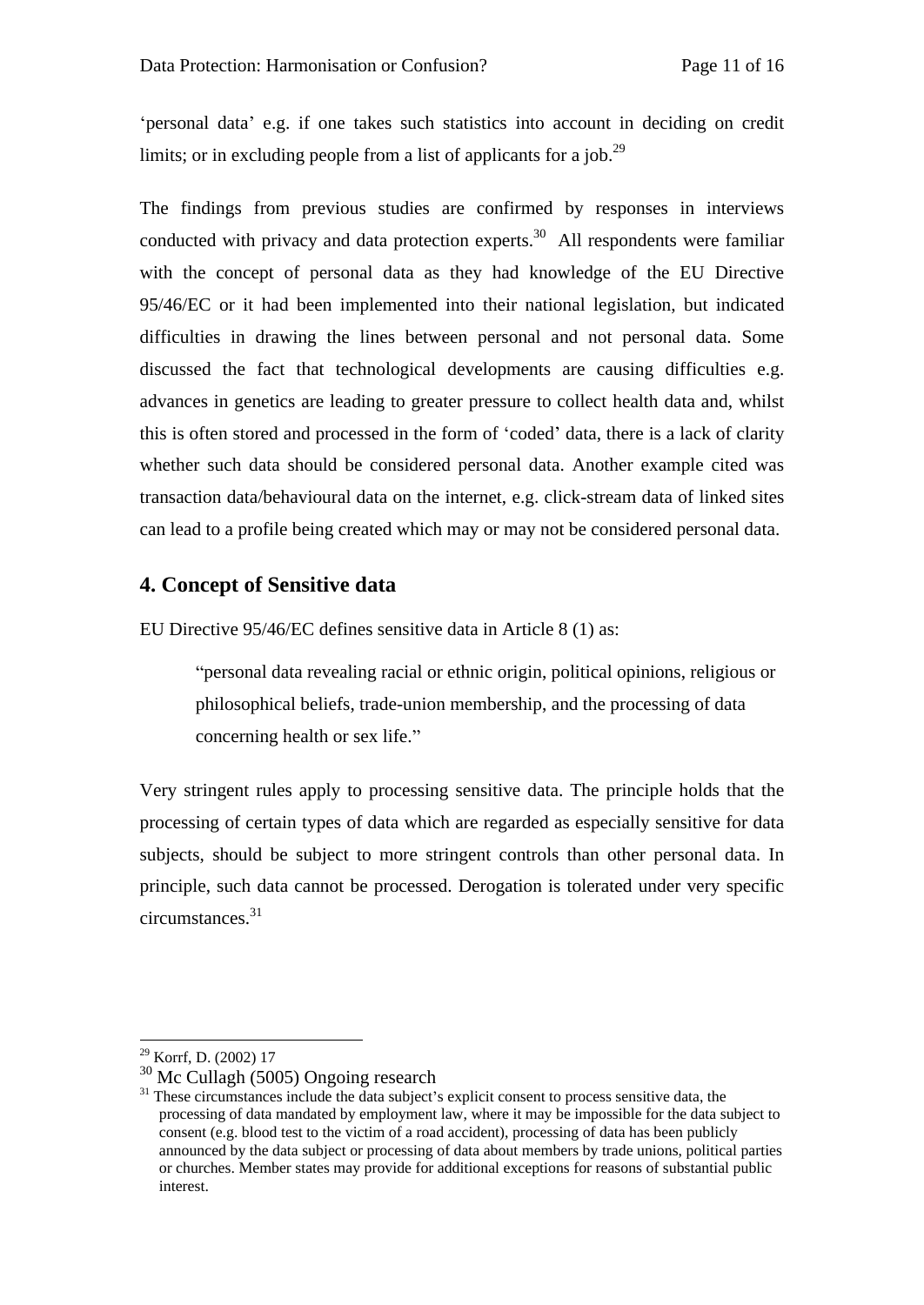### **4.1 Differences in implementation**

Korrf<sup>32</sup> conducted a comparative textual analysis of legislation. He found that *prima facie* most Member States had adopted the categories of sensitive data listed in the Directive. Mc Cullagh found that some respondents were happy with the existing definition and the types of data covered. For instance, in Ireland

I m broadly happy with existing definitions in Ireland. The approach taken in the Directive is correct. Sensitive data is an arbitrary list. Some regard or suggest financial data to be sensitive  $\overline{-}$  in this regard the categorisation of it as non-sensitive is clearly arbitrary  $-$  it may be worthwhile amending the legislation to make it sensitive".

Others expressed a view that they did not agree with all classifications. Indeed, attempts to delineate particular categories of data for special protection have been controversial. For instance, in Denmark, information on a person's trade-union membership was not regarded as "sensitive" until the Directive stipulated this. Likewise in Iceland

"We had to introduce the concept of sensitive data in Iceland but we don't agree with all the categories e.g. according to the Directive data on trade unions is considered sensitive, but in Iceland such information is not as everyone knows where you work and what unions you belong to and they don't care about these things. ... We should have differentiations in the definition of sensitive data e.g. some health data is less sensitive than financial data e.g. the fact I had flu last week is less sensitive than how much pay I take home".

An important issue is whether Art 8(1) categories are exhaustive. Some claim that the list is exhaustive,<sup>33</sup> others disagree, primarily due to the subsequent inclusion of data

<sup>&</sup>lt;sup>32</sup> Korrf, D. (2002) EC Study On Implementation Of Data Protection Directive (Study Contract  $ETD/2001/B5-3001/A/49$ )

 $33$  Blume, 432 cited in Bygrave, (2002) 344 Declaration 11 of Council minutes indicate that the intention of both the Council and Commission was that member states, in light of their respective legal and social circumstances could specify categories that are an elaboration of the categories in Art 8(1) e.g. data relating to genetic identity, party political membership, physical health personal persuasion, lifestyle etc.), but that states could not introduce totally new categories.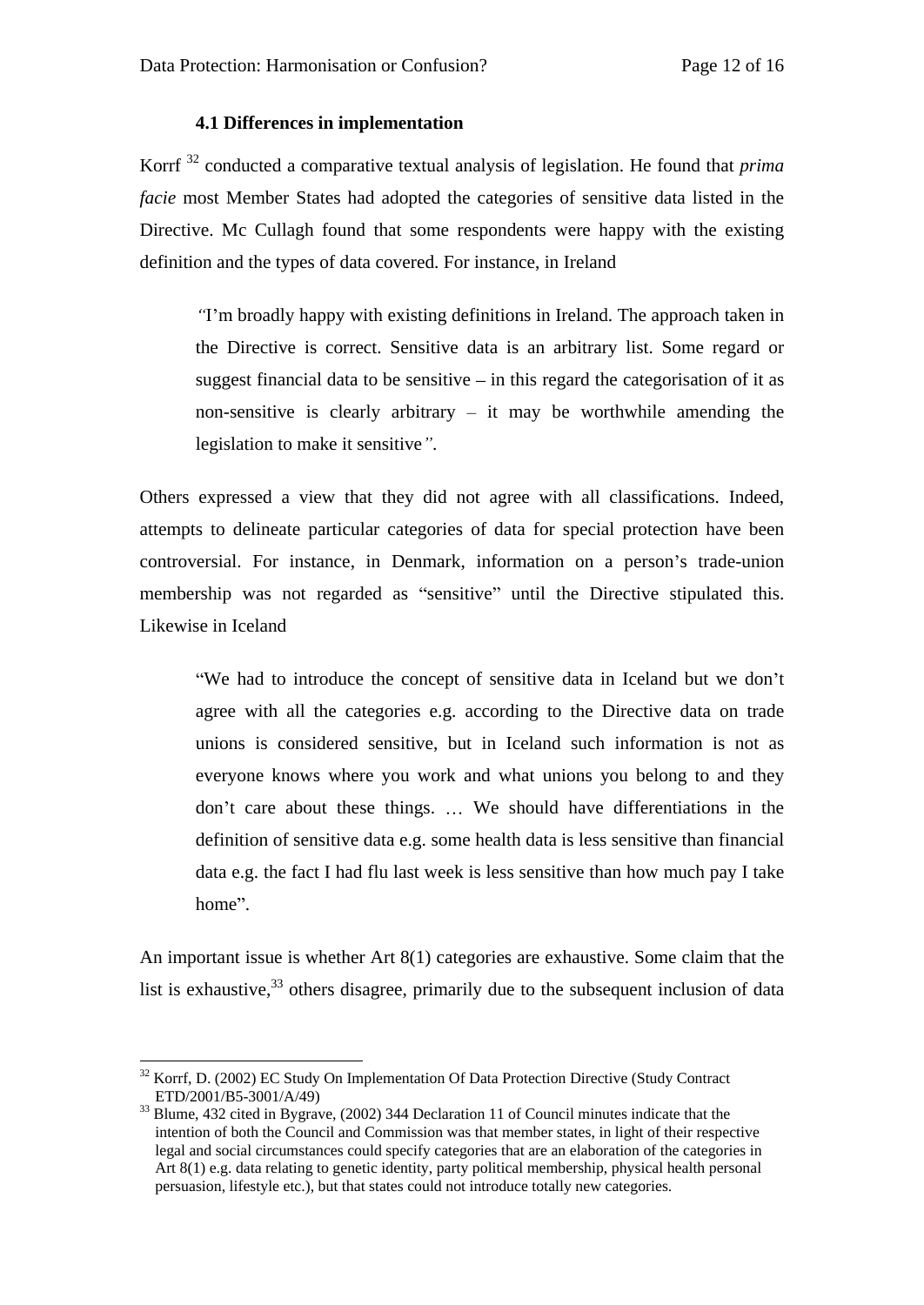relating to criminal convictions in Art  $8(5)$ .<sup>34</sup> Moreover, Korrf noted that several countries impose special restrictions on certain categories of data, which are not formally included in the list of "sensitive data" in Art  $8(1)$  of the Directive. Thus data on matters such as creditworthiness or debts are subject to special restrictions in Denmark, Finland, Greece, the Netherlands and Portugal. In France, such data are regarded as subject to *special obligations of confidentiality* (in particular when processed by financial institutions), and subject to strict scrutiny, in particular as regards *disclosures* and\or *secondary uses*.35 Whereas, in Spain a different approach is advocated

Financial information is not sensitive. This is not a problem area in Spain. The idea that all health information is sensitive is too restrictive in some instances e.g. it can cause difficulties between two contracting parties such as an insurance company and an individual. We need safeguards to protect sensitive uses of sensitive data".

Further divergences arise from the fact that some laws contain additional categories. For example, Finnish law treats data on "social affiliation", "treatment" and "social *welfare benefits*" as sensitive; and Greece regards *membership in* any *association* and data on "social welfare" as sensitive. In Luxembourg, the Netherlands and in Portugal, genetic data are defined as *health and sex life data*, while in Sweden the processing of such data is separately regulated. Consequently, during interviews with Mc Cullagh some Interviewees suggested new categories of sensitive data. Below are some illustrations:

"In the UK existing categories of sensitive data have merit in that they are associated with a right to human dignity/freedom of political activity. The difficulty with the current provisions is the overriding public interest tests, in the EU Directive there is a categorical prohibition on the processing of certain  $data - but it is subject to higher public interest tests... Existing categories of$ sensitive data are sensible. They could be expanded e.g. to include financial data. They could be ramified, e.g. for health data a biometric template should

 $34$  Bainbridge, D., & Pearce, G. (1996) "The Data Protection Directive: A Legal Analysis" 12 CLSR, 160, 163 160, 163

<sup>35</sup> Korrf, D(2002) 86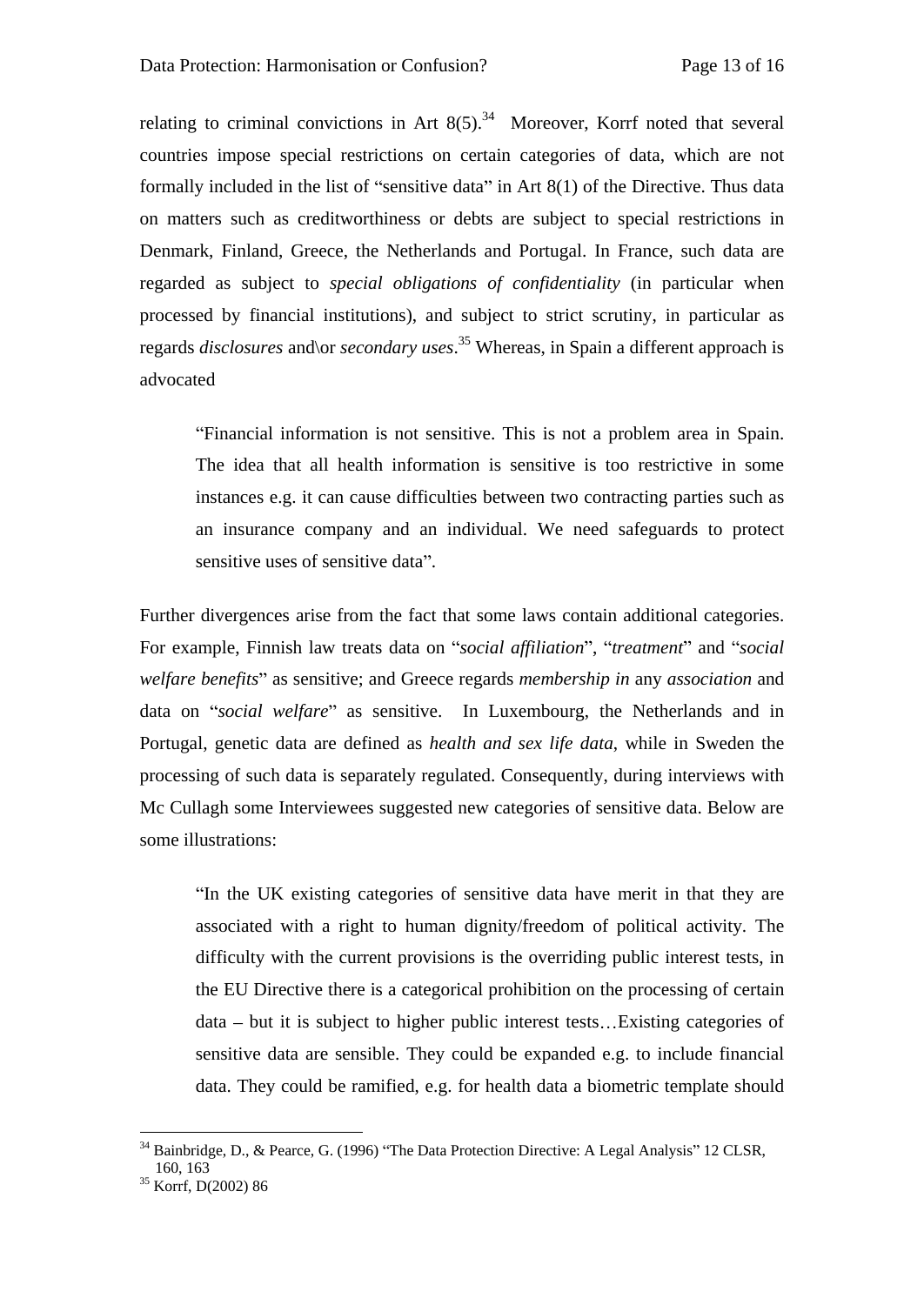probably be considered personal data but probably isn't sensitive data. Whereas, genetic information could be regarded as sensitive because of the potential for prejudice and unfairness of inappropriate disclosure. Technology is creating new issues. We may need to develop a concept of "supersensitive" data, which is subject to stricter tests. E.g. behavioural/click-stream data could be supersensitive. For instance if there are two parties to a transaction the counter-party may expect commercial value. This is a controversial idea. Anonymity technologies might be appropriate for such circumstances. If well designed they can use alarms to trigger identification when the rule is breached – otherwise processing of the information would be anonymous, so it

would facilitate conditional anonymity."<br>"We conducted a review of the enquiries and complaints at issue in our Australia office a few years ago. Health information was top of the list. A close second was personal contact details, even though it is not considered sensitive under the Act. Financial information is not highly nominated in surveys – perhaps because it is not really abused. I'd take out trade union membership, as although I can see how it might be misused, in our society it is not generally regarded as sensitive. I would include criminal record/history, contact details and financial information in a definition of sensitive information.

### **5. Concluding remarks**

In summary, whilst the global village is now governed by similar personal data protection rules harmonisation remains more apparent than real as the preceding analysis indicates that the definitions used do not lead to a uniform understanding of the key concepts underpinning the directive. The Directive was intended to create a harmonious European wide system of data protection whilst simultaneously supporting the single market. It potentially exerts political and legal influence in countries outside the EU through trade negotiations, in that it prohibits the transfer of personal data to these countries unless they provide 'adequate' levels of protection. However, to date, patchy implementation of adequate legislation in non-EU countries suggests that harmonisation remains a distant goal.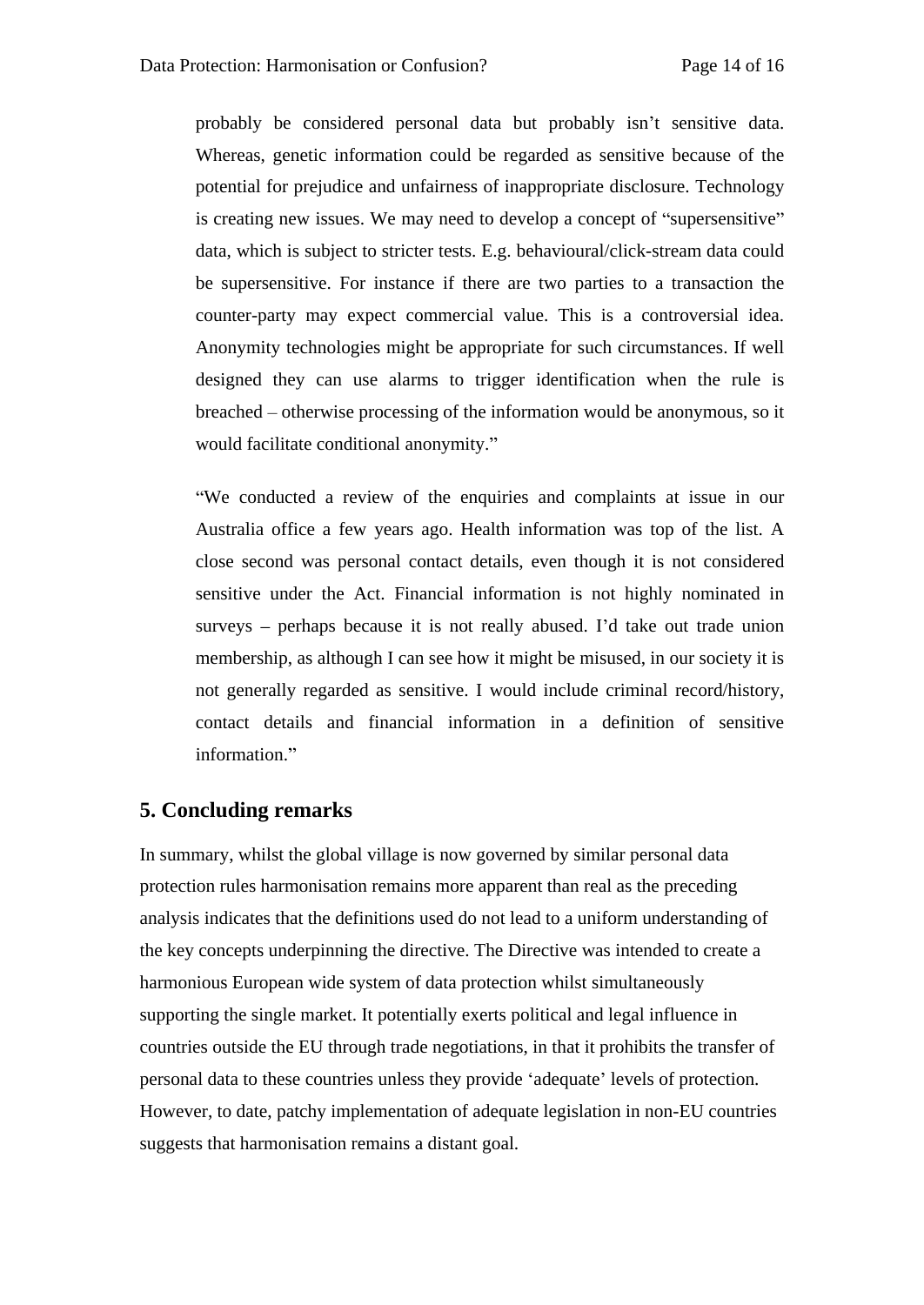Although all respondents were familiar with the concept of personal data and sensitive data and had knowledge of the EU Directive 95/46/EC or it had been implemented into their national legislation, research by Booth *et al*, Korff, and Mc Cullagh confirms that, the way in which the Directive has been implemented has created divergences both between Member States' laws and in the ways they are applied in practice. Some respondents were happy with the existing definitions and the types of personal data covered. Others expressed a view that they did not agree with all classifications. Some discussed the fact that technological developments are causing difficulties **difficulties** 

The accelerating pace of technological development is important. Data storage is so cheap and the value of personal data to an individual is so high that there are many reasons for an individual wanting to have a complete life record. The issue is whether that data can remain under the control of the individual or family unit?... A hot future issue will be the convergence of key escrow and data retention as undoubtedly Law enforcement agencies will want access to the data...At present there is no political will for law enforcement  $transparency - in the UK oversight is provided by retired judges. But, how can$ they be effective in overseeing when they have to rely on agency information?

It is suggested that the time is ripe to review the provisions of the directive. Some Interviewees suggested new categories of sensitive data. The current definitions reflect post World War II concerns regarding discrimination and protection of human dignity, but it may be that in the  $21^{st}$  century new concerns are arising due to technological developments. However, a decision to simply include new categories, or delete existing categories should not be taken lightly. It is suggested that any attempt to grade data according to their sensitivity would be fraught with difficulties, as it would require a casuistic form of regulation, which is more complex and lengthy. Indeed, Bing<sup>36</sup> attempted to categorise all personal data according to their sensitivity. However, this approach was quickly abandoned, because it failed to delineate clearly the boundaries of the various spheres, why these exist and what might constitute a

 $36$  Bing, J. (1972) "Classification of Personal Information with respect to the Sensitivity Aspect" Proceedings of the First International Oslo Symposium on Data Banks and Society, 98-141